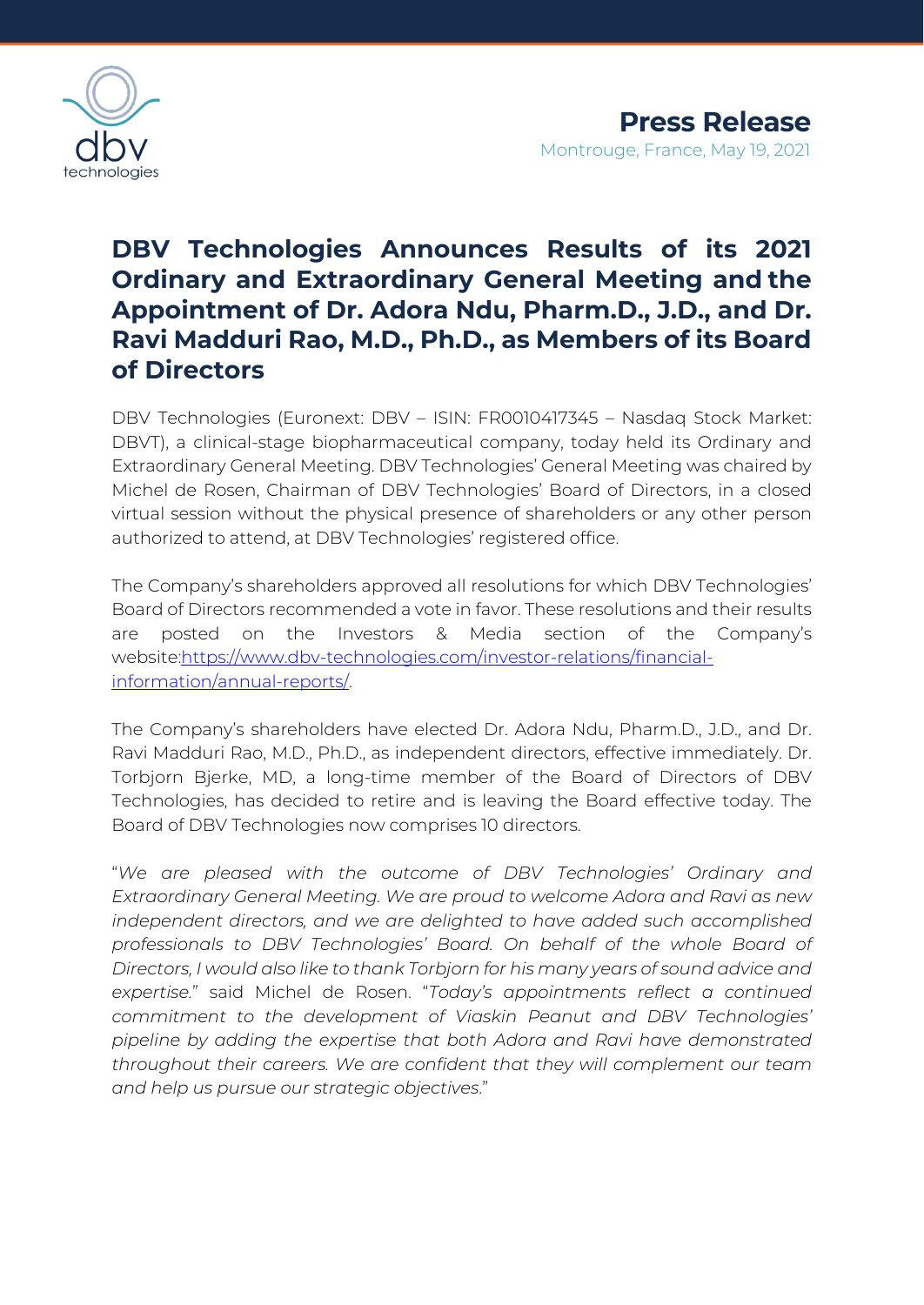

Dr. Ndu is currently the Group Vice President, Head of Worldwide Research and Development Strategy, Scientific Collaborations and Policy at BioMarin Pharmaceutical. She brings over 15 years of complementary experience in drug development and regulatory affairs. Dr. Ndu has spent seven years in various leadership roles in the biopharmaceutical sector. Her expertise incorporates regulatory strategy, patient engagement, prescription drug promotion, and policy for U.S. and international markets. Additionally, Dr. Ndu spent eight years at the U.S. Food and Drug Administration, Center for Drug Evaluation and Research, where she progressed in leadership serving most recently as Director for the Division of Medical Policy Development and Commander in the U.S. Public Health Service. She has been involved in the registrations of multiple products globally and is a respected thought leader in regulatory science, having played a significant role in developing and evaluating guidance, as well as shaping regulatory policy. Dr. Ndu received her doctorate in pharmacy from Howard University's College of Pharmacy and a law degree from the University of Maryland.

"*I am thrilled to join DBV Technologies' Board of Directors and to support DBV's efforts to advance breakthrough food allergy treatments for patients*," Dr. Ndu said. "*Viaskin and Epicutaneous Immunotherapy represent an innovative and promising drug development platform. I look forward to collaborating alongside knowledgeable and committed Board of Directors team at this pivotal point in Viaskin development*."

Dr. Rao is currently the Global Head of Research and Development and Chief Medical Officer at Swedish Orphan Biovitrum (Sobi), where he leads Sobi's efforts to advance therapeutic treatments for rare diseases in hematology and immunology. Dr. Rao is a well-known research and development professional and clinician with nearly fifteen years of experience in the biopharmaceutical sector, including experience in early and late-stage development, approval and launches of new drugs across multiple therapeutic areas. Previously, he was an academic rheumatologist at Imperial College and a post-doctoral fellow at Harvard University. Dr. Rao is a Member of the Royal College of Physicians, London, and an Honorary Member of the Faculty of Pharmaceutical Medicine.

"*Joining DBV Technologies' Board of Directors presents an exciting opportunity for me to help guide DBV Technologies as the company continues to pursue potential regulatory approval of Viaskin Peanut*," said Dr. Rao. "*I really believe in the Viaskin technology. It is compelling and has the potential to lead to the development of*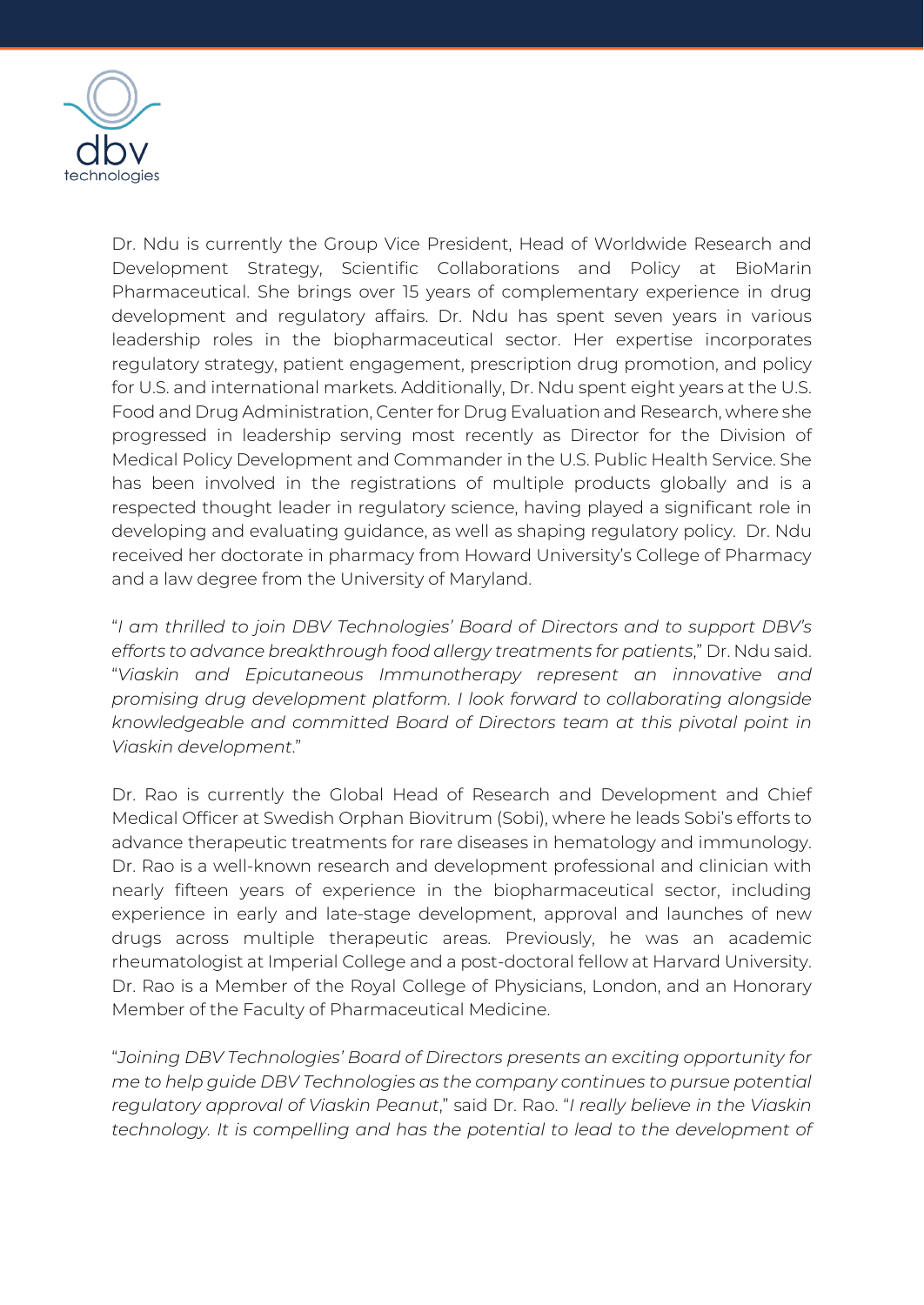

*transformational medicines for many. I am eager to leverage my medical and drug development experience to support the Board and the management team in planning and implementing DBV Technologies' strategic mission*."

DBV Technologies' shareholders have also ratified the appointment of Mr. Timothy E. Morris as an independent member of DBV Technologies' Board of Directors. Mr. Morris' cooption, effective March 30, 2021, was subject to the shareholders vote at the General Meeting.

## About DBV Technologies

DBV Technologies is developing Viaskin™, an investigational proprietary technology platform with broad potential applications in immunotherapy. Viaskin is based on epicutaneous immunotherapy, or EPIT™, DBV Technologies' method of delivering biologically active compounds to the immune system through intact skin. With this new class of non-invasive product candidates, the Company is dedicated to safely transforming the care of food allergic patients. DBV Technologies' food allergies programs include ongoing clinical trials of Viaskin Peanut. DBV Technologies has global headquarters in Montrouge, France and North American operations in Summit, NJ The Company's ordinary shares are traded on segment B of Euronext Paris (Ticker: DBV, ISIN code: FR0010417345), part of the SBF120 index, and the Company's ADSs (each representing one-half of one ordinary share) are traded on the Nasdaq Global Select Market (Ticker: DBVT).

## Forward Looking Statements

This press release may contain forward-looking statements and estimates, including statements regarding DBV Technologies' strategic objectives, DBV Technologies' pursuit of regulatory approval of Viaskin Peanut, and the ability of any of DBV Technologies' product candidates, if approved, to improve the lives of patients with food allergies. These forward-looking statements and estimates are not promises or guarantees and involve substantial risks and uncertainties. At this stage, DBV Technologies' product candidates have not been authorized for sale in any country. Among the factors that could cause actual results to differ materially from those described or projected herein include uncertainties associated generally with research and development, clinical trials and related regulatory reviews and approvals, including the impact of the COVID-19 pandemic. A further list and description of risks and uncertainties that could cause actual results to differ materially from those set forth in the forward-looking statements in this press release can be found in DBV Technologies' regulatory filings with the French